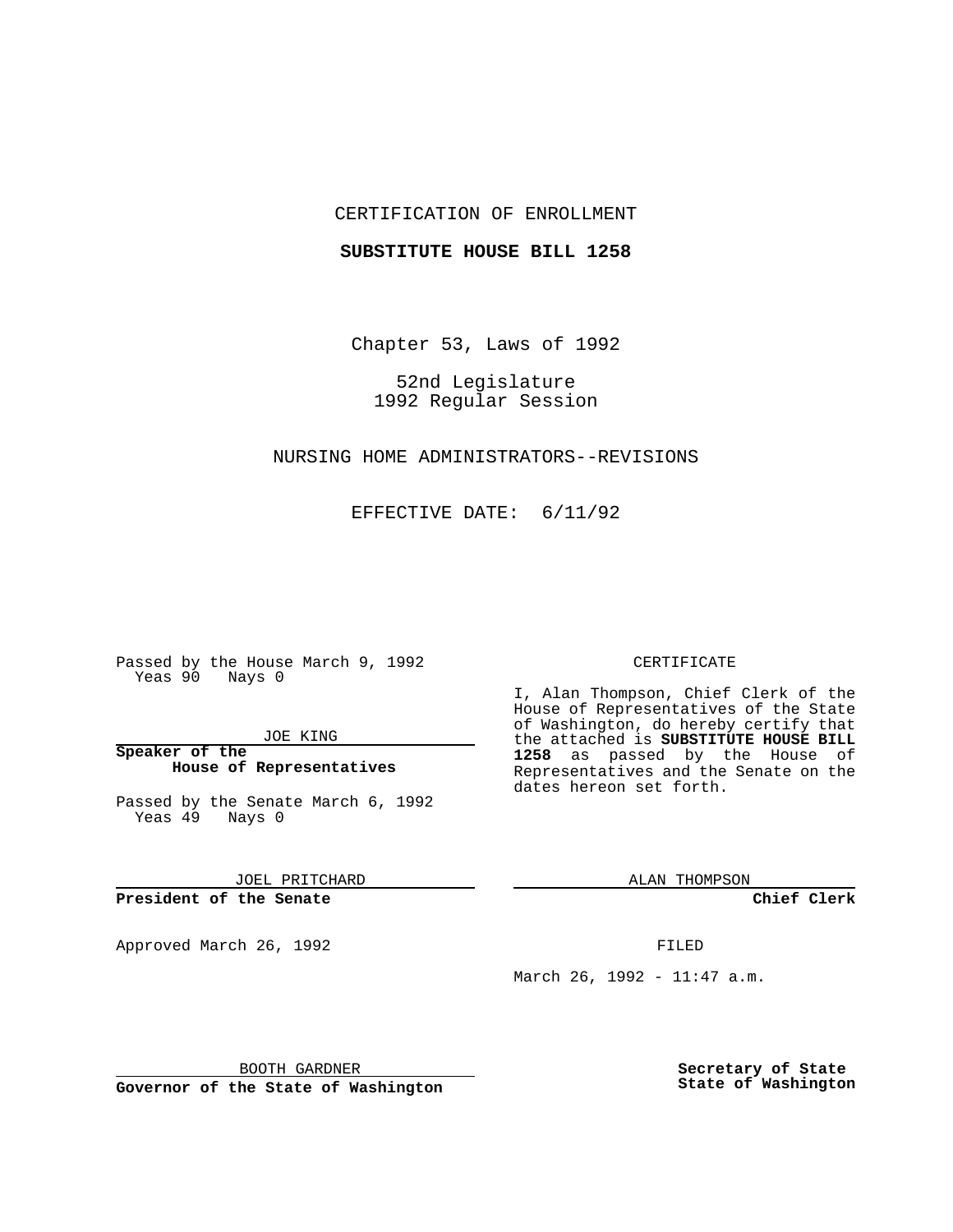# **SUBSTITUTE HOUSE BILL 1258** \_\_\_\_\_\_\_\_\_\_\_\_\_\_\_\_\_\_\_\_\_\_\_\_\_\_\_\_\_\_\_\_\_\_\_\_\_\_\_\_\_\_\_\_\_\_\_

\_\_\_\_\_\_\_\_\_\_\_\_\_\_\_\_\_\_\_\_\_\_\_\_\_\_\_\_\_\_\_\_\_\_\_\_\_\_\_\_\_\_\_\_\_\_\_

## AS AMENDED BY THE SENATE

Passed Legislature - 1992 Regular Session

# **State of Washington 52nd Legislature 1991 Regular Session**

**By** House Committee on Health Care (originally sponsored by Representatives Day, Moyer, Prentice, Braddock, Paris and Orr; by request of Department of Health).

Read first time February 18, 1991.

 AN ACT Relating to nursing home administration; amending RCW 18.52.020, 18.52.030, 18.52.040, 18.52.050, 18.52.110, 18.52.130, and 18.52.140; adding new sections to chapter 18.52 RCW; and repealing RCW 18.52.060, 18.52.100, 18.52.170, and 18.52.070.

5 BE IT ENACTED BY THE LEGISLATURE OF THE STATE OF WASHINGTON:

6 **Sec. 1.** RCW 18.52.020 and 1991 c 3 s 116 are each amended to read 7 as follows:

8 When used in this chapter, unless the context otherwise clearly 9 requires:

10 (1) "Board" means the state board ((<del>of examiners for the</del> 11 licensing)) of nursing home administrators representative of the 12 professions and institutions concerned with the care of the chronically 13 ill and infirm aged patients. 14 (2) "Secretary" means the secretary of health or the secretary's

15 <del>designee.</del>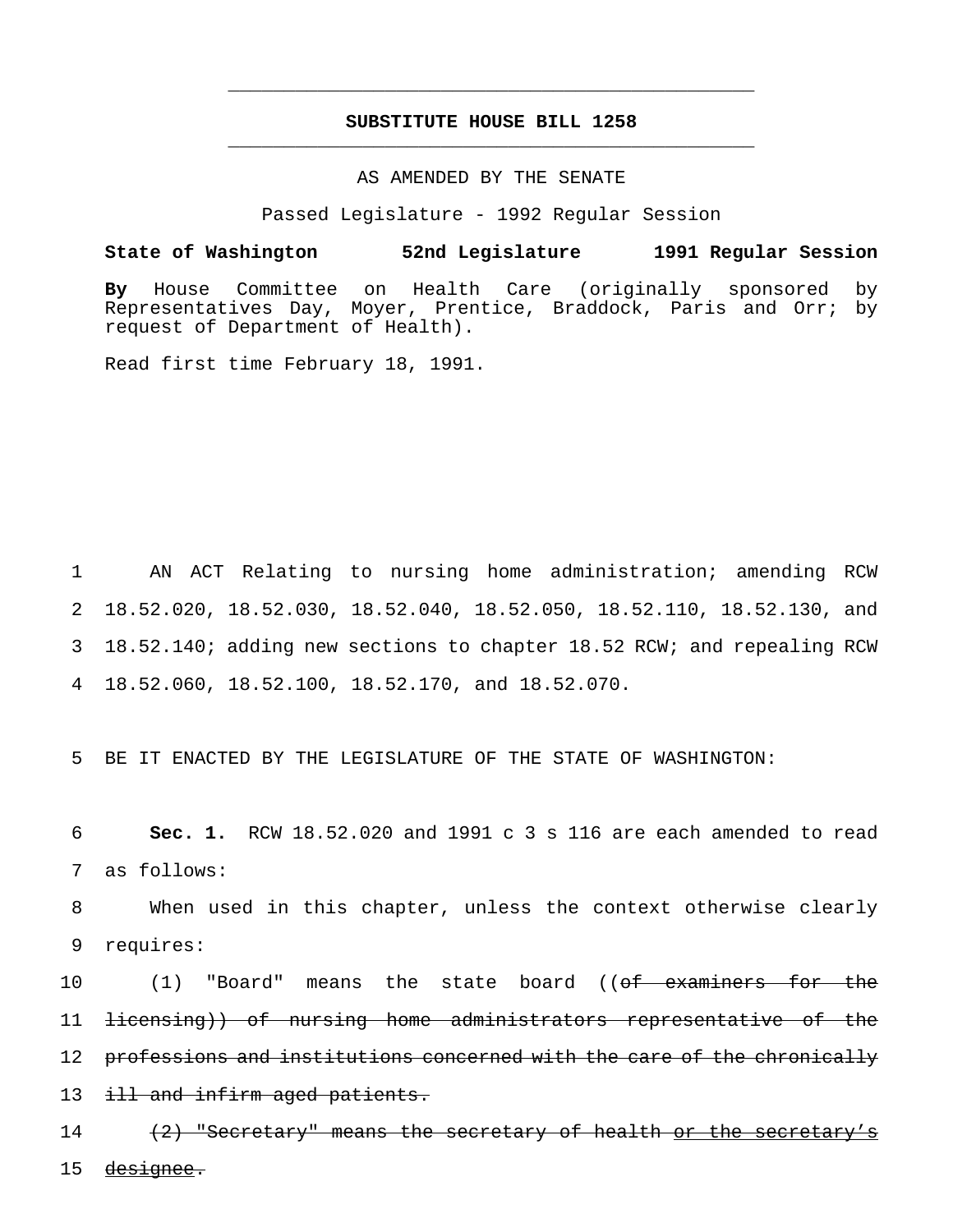(3) "Nursing home" means any facility or portion thereof licensed under state law as a nursing home.

 (4) "Nursing home administrator" means an individual ((in active administrative charge of nursing homes as defined herein, whether or 5 not having an ownership interest in such homes, and although functions and duties may be shared with or delegated to other persons: PROVIDED HOWEVER, That)) qualified by education, experience, training, and examination to administer a nursing home. A nursing home administrator 9 administering a nursing home must be in active administrative charge as 10 defined by the board. Nothing in this definition or this chapter shall be construed to prevent any person, so long as he or she is otherwise qualified, from obtaining and maintaining a license even though he or she has not administered or does not continue to administer a nursing home.

 NEW SECTION. **Sec. 2.** A new section is added to chapter 18.52 RCW to read as follows:

 In addition to any other authority provided by law, the secretary shall have the following authority:

 (1) To set all fees required in this chapter in accordance with RCW 43.70.250 which may include fees for approval of continuing competency, supervision of practical experience, all applications, verification, renewal, examination, and late penalties;

(2) To establish forms necessary to administer this chapter;

 (3) To issue a license to any applicant who has met the education, training, and examination requirements for licensure and deny a license to applicants who do not meet the minimum qualifications for licensure, except that proceedings concerning the denial of licenses based on unprofessional conduct or impaired practice shall be governed by the uniform disciplinary act, chapter 18.130 RCW;

SHB 1258.SL p. 2 of 11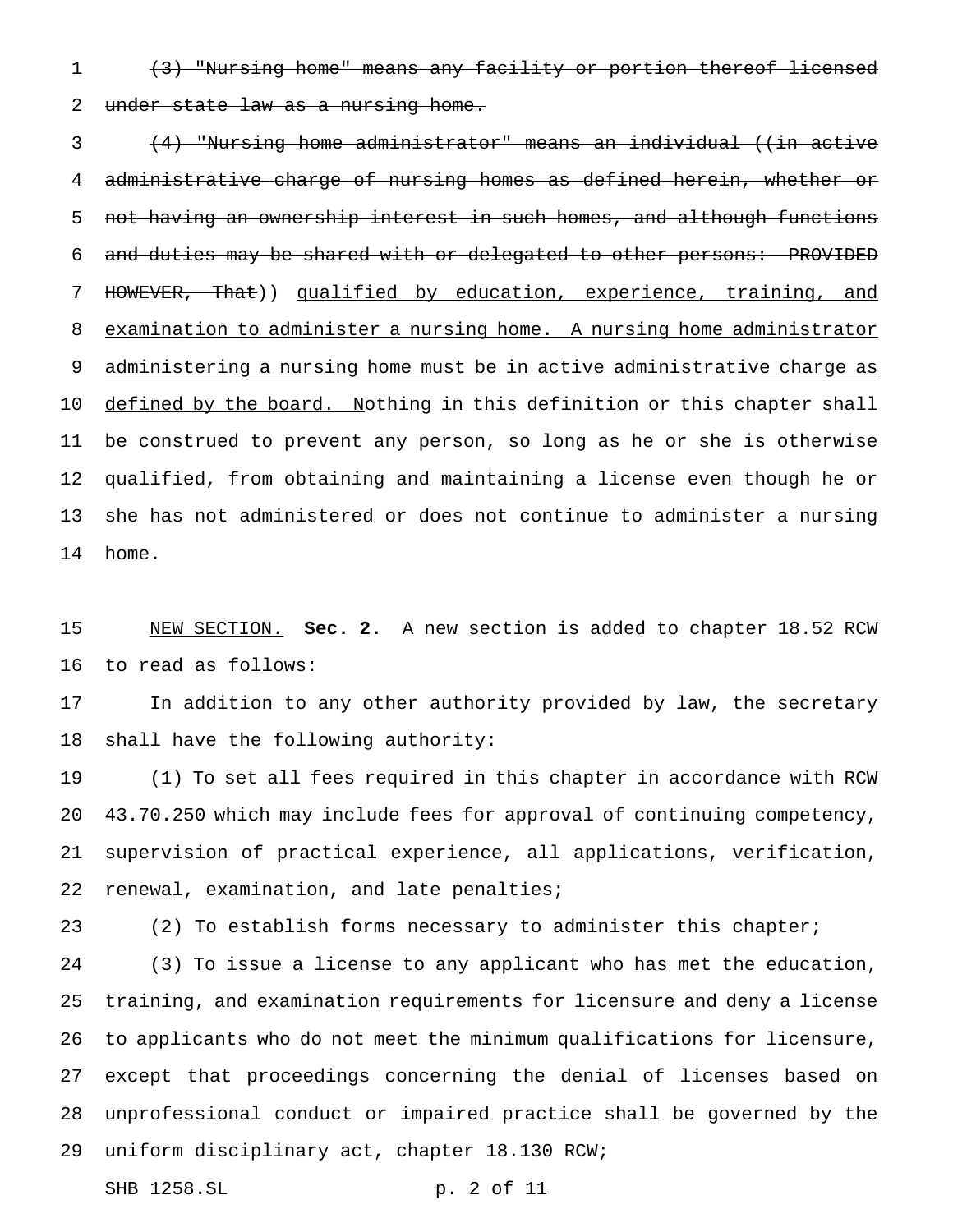(4) To employ clerical, administrative, and investigative staff as needed to implement and administer this chapter and to employ individuals including those licensed under this chapter to serve as examiners or consultants as necessary to implement and administer this chapter; and

6 (5) To maintain the official department record of all applicants 7 and licensees.

8 **Sec. 3.** RCW 18.52.030 and 1970 ex.s. c 57 s 3 are each amended to 9 read as follows:

10 ((<del>On or after July 1, 1970</del>)) Nursing homes operating within this 11 state ((must)) shall be under the active, overall administrative charge 12 and supervision of an on-site full-time administrator licensed as 13 provided in this chapter. ((An administrator may delegate functions 14 and duties to other persons.)) No person acting in any capacity, 15 unless ((he is)) the holder of a nursing home administrator's license 16 issued under this chapter, shall be charged with the overall 17 responsibility to make decisions or direct actions involved in managing 18 the internal operation of a nursing home, except as specifically 19 delegated in writing by the administrator to identify a responsible 20 person to act on the administrator's behalf when the administrator is 21 absent. The administrator shall review the decisions upon the 22 administrator's return and amend the decisions if necessary. The board 23 shall define by rule the parameters for on-site full-time 24 administrators in nursing homes with small resident populations and 25 nursing homes in rural areas, or separately licensed facilities 26 collocated on the same campus, as well as provide for the 27 administrative requirements for nursing homes that are temporarily 28 without administrators.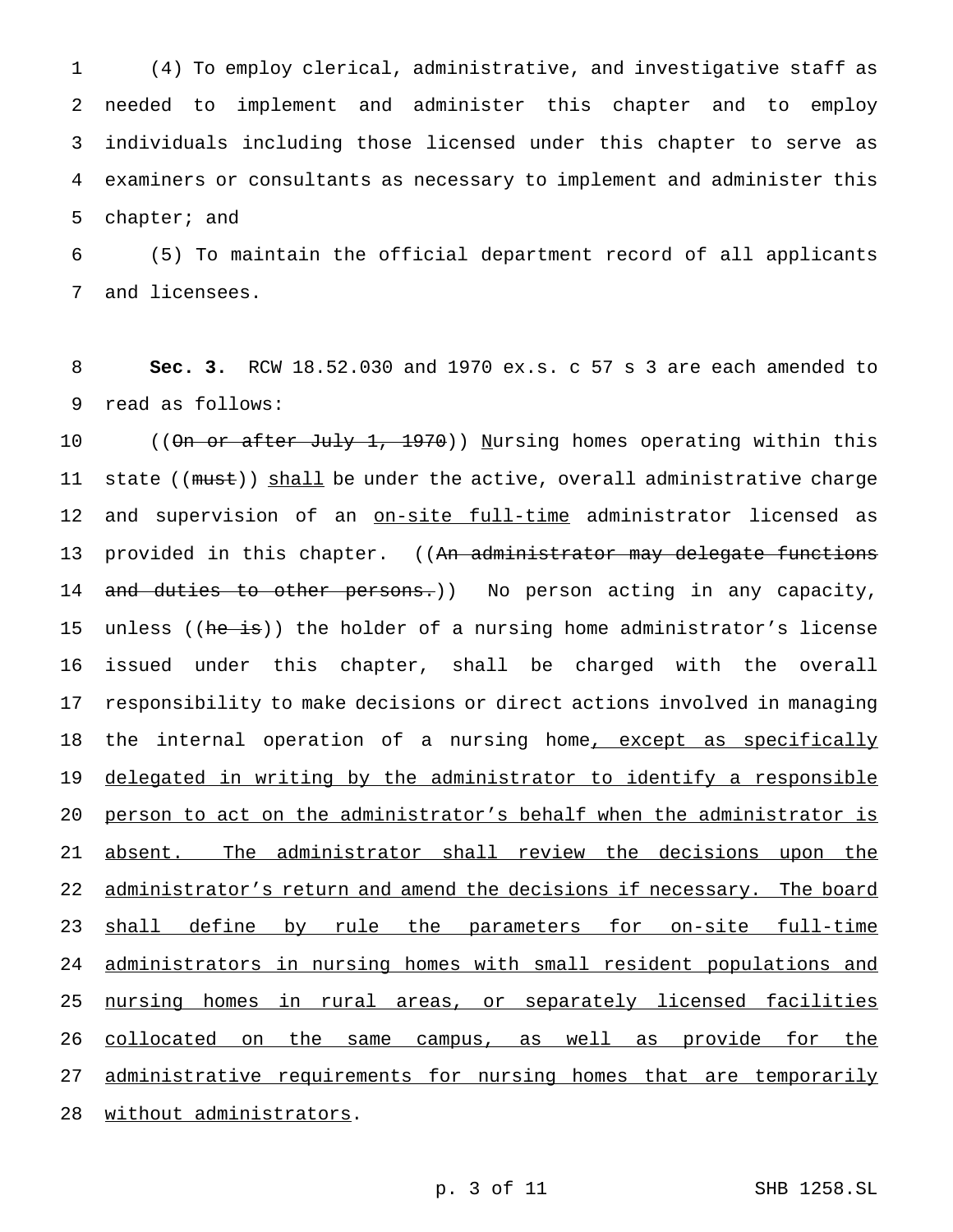1 **Sec. 4.** RCW 18.52.040 and 1975 1st ex.s. c 97 s 1 are each 2 amended to read as follows:

3 ((There is hereby created a)) The state board of ((examiners for)) 4 nursing home administrators ((which)) shall consist of nine members 5 appointed by the governor. ((All members shall be representative of 6 the professions and institutions concerned with the care and treatment 7 of chronically ill or infirm elderly patients. However, at no time 8 shall representatives of a single profession or a single institutional 9 category compose a majority of the board membership. In addition, no 10 member who is a noninstitutional representative shall have any direct 11 financial interest in nursing homes while serving as a member of the 12 board. For purposes of this section, nursing home administrators are 13 considered representatives of institutions. Eight of the board's 14 members shall be privately or self-employed persons who the governor 15 finds have had at least four years of actual experience in the 16 administration or overall management of licensed nursing homes in this 17 state immediately prior to the governor's appointment of them to the 18 board; or shall be representatives from the medical professions, or 19 health care administration education, or persons with four years actual 20 experience in the administration of the nursing home unit of a licensed 21 hospital immediately preceding the governor's appointment of them to 22 the board; and shall be privately or self-employed persons, or persons 23 employed by educational institutions, whom the governor appoints 24 because of their special knowledge or expertise in the field of long 25 term care or the care of the aged and chronically ill: PROVIDED, That 26 one member shall be a citizen eligible for medicare who shall have no 27 financial interest in or family ownership connection with nursing 28 homes. Board members selected who meet any of the preceding 29 qualifications may in addition be nurses, physicians or other persons 30 with special health care training.)) Four members shall be persons SHB 1258.SL p. 4 of 11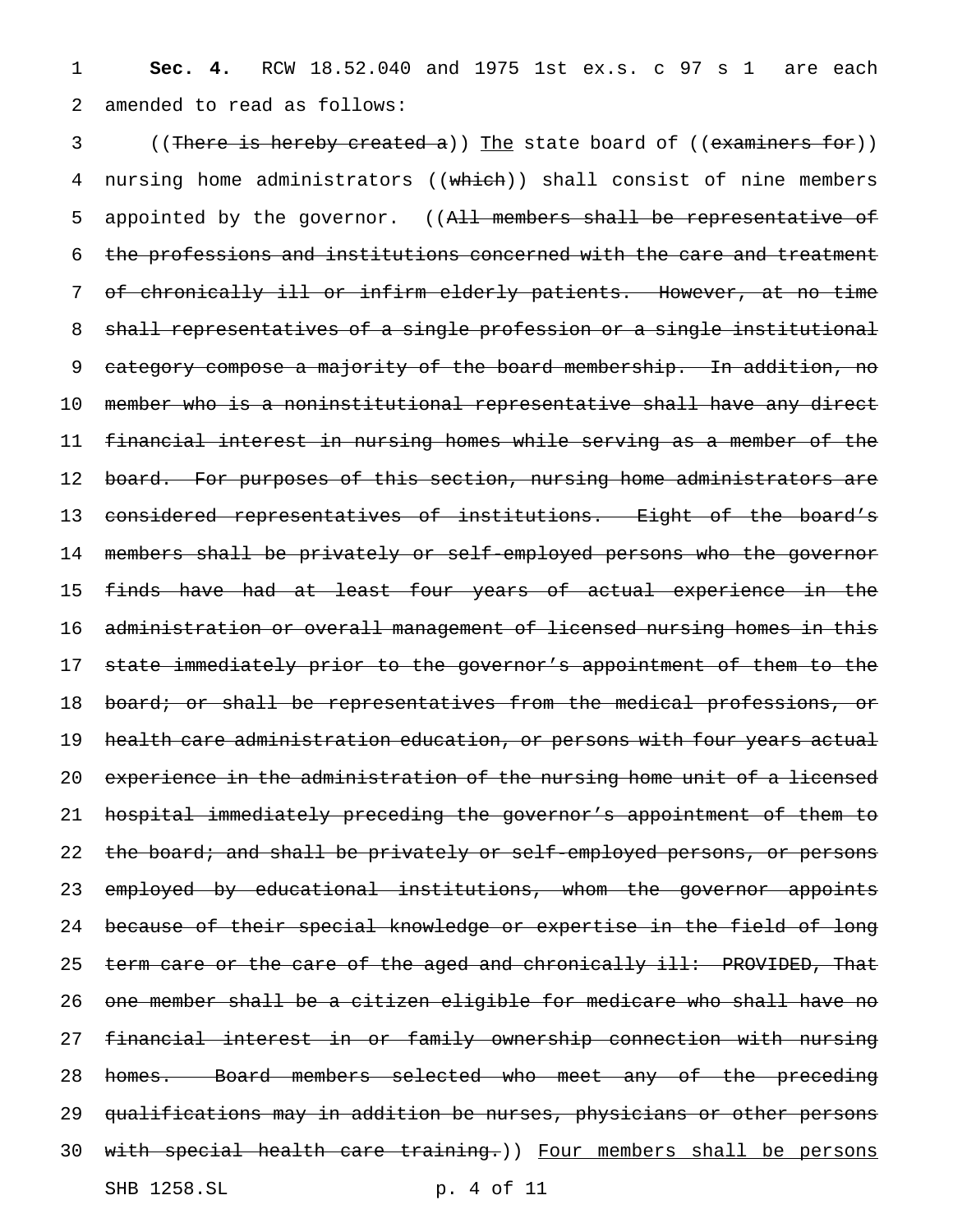licensed under this chapter who have at least four years actual experience in the administration of a licensed nursing home in this 3 state immediately preceding appointment to the board and who are not employed by the state or federal government.

 Four members shall be representatives of the health care professions providing medical or nursing services in nursing homes who are privately or self-employed; or shall be persons employed by educational institutions who have special knowledge or expertise in the 9 field of health care administration, health care education or long-term care or both, or care of the aged and chronically ill.

11 One member shall be a resident of a nursing home or a family member 12 of a resident or a person eligible for medicare. No member who is a 13 nonadministrator representative shall have any direct or family 14 financial interest in nursing homes while serving as a member of the 15 board. The governor shall consult with and seek the recommendations of 16 the appropriate state-wide business and professional organizations and 17 societies primarily concerned with long term health care facilities in 18 the course of considering his appointments to the board. Board members 19 currently serving shall continue to serve until the expiration of their 20 appointments.

21 **Sec. 5.** RCW 18.52.050 and 1970 ex.s. c 57 s 5 are each amended to 22 read as follows:

23 Members of the board shall be citizens of the United States and 24 residents of this state. ((<del>Except for the initial appointments to the</del> 25  $f$ irst board,)) All administrator members of the board shall be holders 26 of licenses under this chapter. ((<del>Three members of the board shall be</del> 27 appointed initially for terms of three years, three members shall be 28 appointed for terms of two years, and three members shall be appointed 29 for terms of one year. Thereafter)) The terms of all members shall be

p. 5 of 11 SHB 1258.SL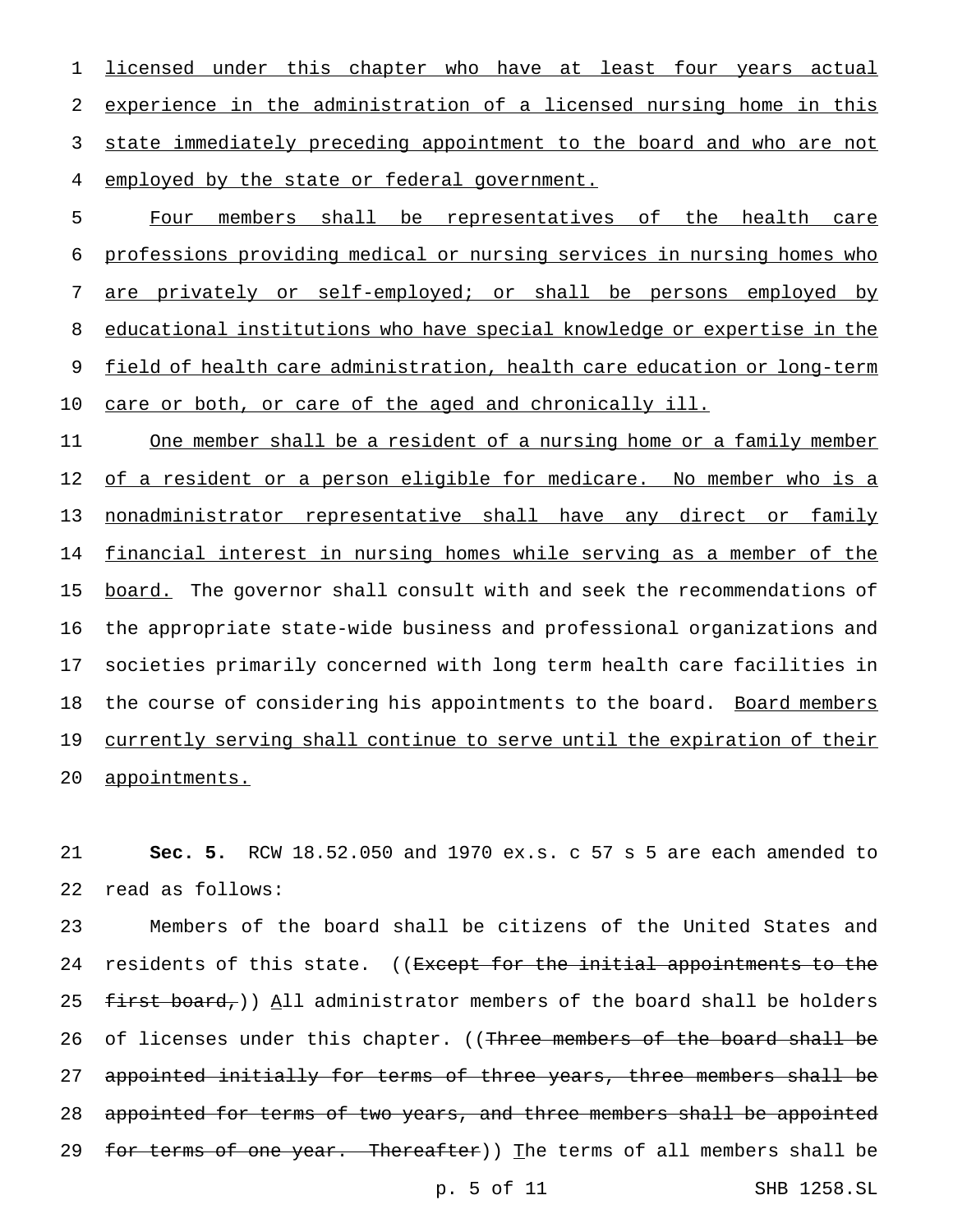1 ((three)) five years. ((Members of the board may be removed by the governor for cause after appropriate notice and hearing.)) Any board member may be removed for just cause including a finding of fact of unprofessional conduct or impaired practice. The governor may appoint a new member to fill any vacancy on the board for the remainder of the unexpired term. No board member may serve more than two consecutive terms, whether full or partial. Board members shall serve until their successors are appointed. Board members shall be compensated in accordance with RCW 43.03.240 and shall be reimbursed for travel expenses as provided in RCW 43.03.050 and 43.03.060. The board may elect annually a chair and vice-chair to direct the meetings of the 12 board. The board shall meet at least four times each year and may hold 13 additional meetings as called by the secretary or the chair.

 NEW SECTION. **Sec. 6.** A new section is added to chapter 18.52 RCW to read as follows:

 In addition to any authority provided by law, the board shall have the following authority:

 (1) To adopt rules in accordance with chapter 34.05 RCW necessary 19 to implement this chapter;

 (2) To prepare and administer or approve the preparation and administration of examinations for licensure;

 (3) To conduct a hearing on an appeal of a denial of license based on the applicant's failure to meet the minimum qualifications for licensure. The hearing shall be conducted pursuant to chapter 34.05 RCW;

 (4) To establish by rule the procedures for an appeal of an examination failure;

(5) To adopt rules implementing a continuing competency program;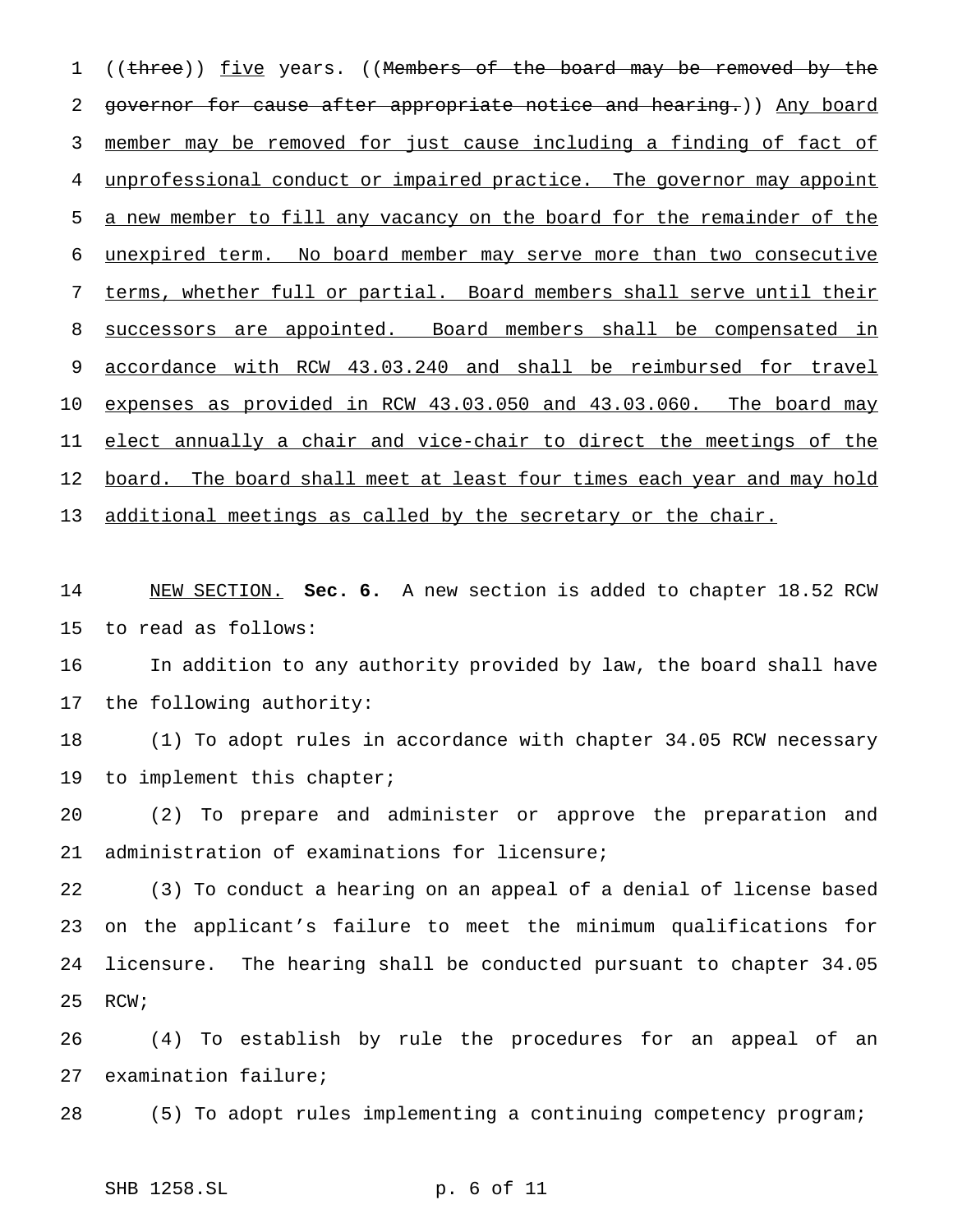(6) To issue subpoenas, statements of charges, statements of intent to deny licenses, and orders, and to delegate in writing to a designee 3 to issue subpoenas; and

 (7) To issue temporary license permits under circumstances defined by the board.

 NEW SECTION. **Sec. 7.** A new section is added to chapter 18.52 RCW to read as follows:

 The department shall issue a license to any person applying for a nursing home administrator's license after July 1, 1993, who meets the following requirements:

 (1) Successful completion of the requirements for a baccalaureate degree from a recognized institution of higher learning: PROVIDED, That if education requirements are adopted by the federal government, the board may adopt rules requiring educational qualifications to meet those requirements;

 (2) Successful completion of a practical experience requirement as 17 determined by the board;

 (3) Successful completion of examinations administered or approved by the board, or both, which shall be designed to test the candidate's competence to administer a nursing home;

(4) At least twenty-one years of age; and

 (5) Not having engaged in unprofessional conduct as defined in RCW 18.130.180 or being unable to practice with reasonable skill and safety as defined in RCW 18.130.170. The board shall establish by rule what constitutes adequate proof of meeting the above requirements.

 A limited license indicating the limited extent of authority to administer institutions certified by such church or denomination teaching religious or spiritual means for healing through prayer, shall be issued to individuals demonstrating membership in such church or

p. 7 of 11 SHB 1258.SL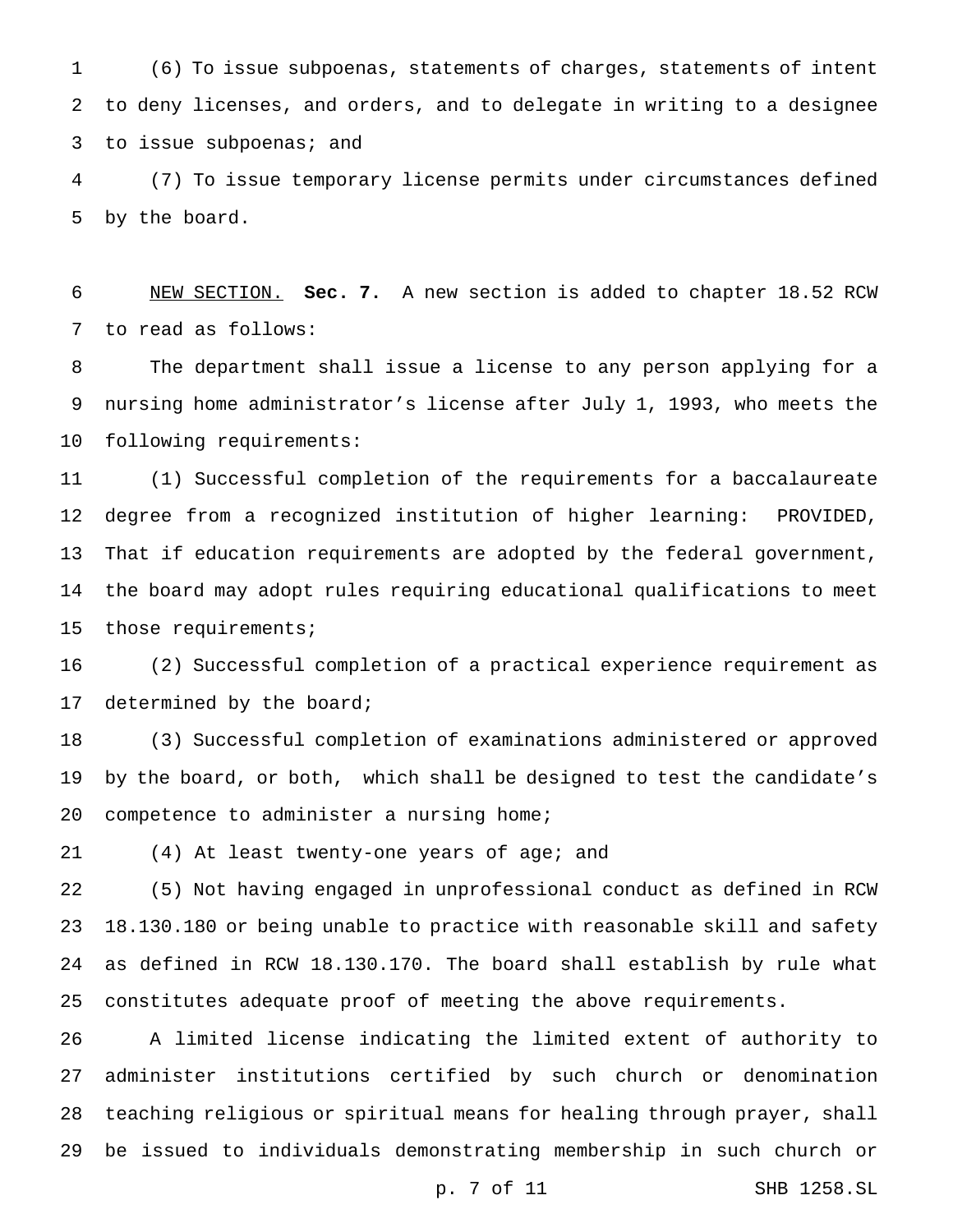denomination. However, nothing in this chapter shall be construed to require an applicant certified by any well established and generally recognized church or religious denomination teaching reliance on spiritual means alone to demonstrate proficiency in any medical techniques or to meet any medical educational qualifications or medical standards not in accord with the remedial care and treatment provided in such institutions.

8 **Sec. 8.** RCW 18.52.110 and 1991 c 3 s 120 are each amended to read 9 as follows:

10 (1) Every holder of a nursing home administrator's license shall 11 reregister ((<del>it annually with the secretary</del>)) on dates specified by the 12 secretary ((by making application for reregistration on forms provided 13 <del>by the secretary</del>)). Such ((<del>reregistration</del>)) <u>relicensure</u> shall be 14 granted ((automatically)) upon receipt of a fee determined by the 15 secretary as provided in RCW 43.70.250, and upon fulfilling the 16 continuing competency requirement. In the event that any license is 17 not reregistered ((within thirty days after the date for reregistration 18 specified by the secretary)), the secretary ((shall, in accordance with 19 rules prescribed by the board, give notice to the license holder, and)) 20 may ((thereafter in accordance with rules prescribed by the board)) 21 charge up to double the ((normal reregistration)) relicensure fee. In 22 the event that the license of an individual is not ((reregistered)) 23 <u>relicensed</u> within two years from the most recent date for 24 ((reregistration)) relicensure it shall lapse and such individual must 25 again apply for licensing and meet all requirements of this chapter for 26 a new applicant. The board may prescribe rules for maintenance of a 27 license at a reduced fee for temporary or permanent withdrawal or 28 retirement from the active practice of nursing home administration.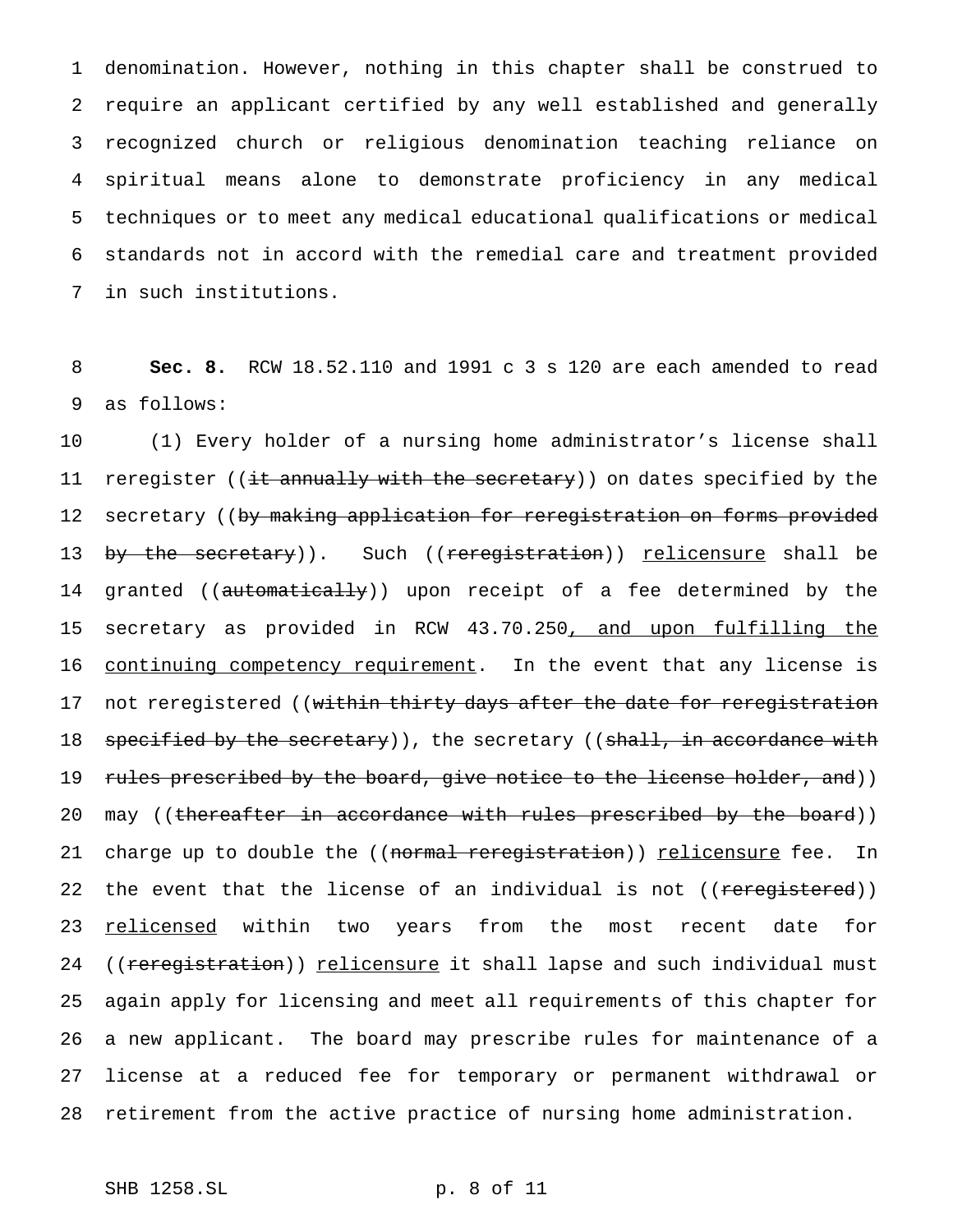1 (2) A condition of ((reregistration)) relicensure shall be the 2 presentation of proof by the applicant that ((he or she has attended 3 the number of classroom hours of approved educational programs, 4 classes, seminars, or proceedings set by the board. The board shall 5 have the power to approve programs, classes, seminars, or proceedings 6 offered in this state or elsewhere by any accredited institution of 7 higher learning or any national or local group or society if such 8 programs, classes, seminars, or proceedings are reasonably related to 9 the administration of nursing homes. The board shall establish rules 10 providing that the applicant for reregistration may present such proofs 11 yearly, or may obtain the cumulative number of required hours over a 12 three year period and present such proofs over periods of three years. 13 In no event shall the number of classroom hours required for any time 14 period exceed the number of such board approved classroom hours 15 reasonably available over such time period on an adult or continuing 16 education basis to nonmatriculating participants in this state.

17 (3) An individual may obtain and reregister a license under this 18 chapter although he or she does not actively engage in nursing home 19 administration. The licensee shall meet requirements set by the board 20 to ensure the individual's continued competency)) the board requirement 21 for continuing competency related to the administration of nursing 22 homes has been met.

23 **Sec. 9.** RCW 18.52.130 and 1991 c 3 s 121 are each amended to read 24 as follows:

25 The secretary may issue a nursing home administrator's license to 26 anyone who holds a current administrator's license from another 27 jurisdiction upon receipt of an application fee ((determined by the 28 secretary as provided in RCW 43.70.250)) and an annual license fee, 29 ((the secretary may issue a nursing home administrator's license,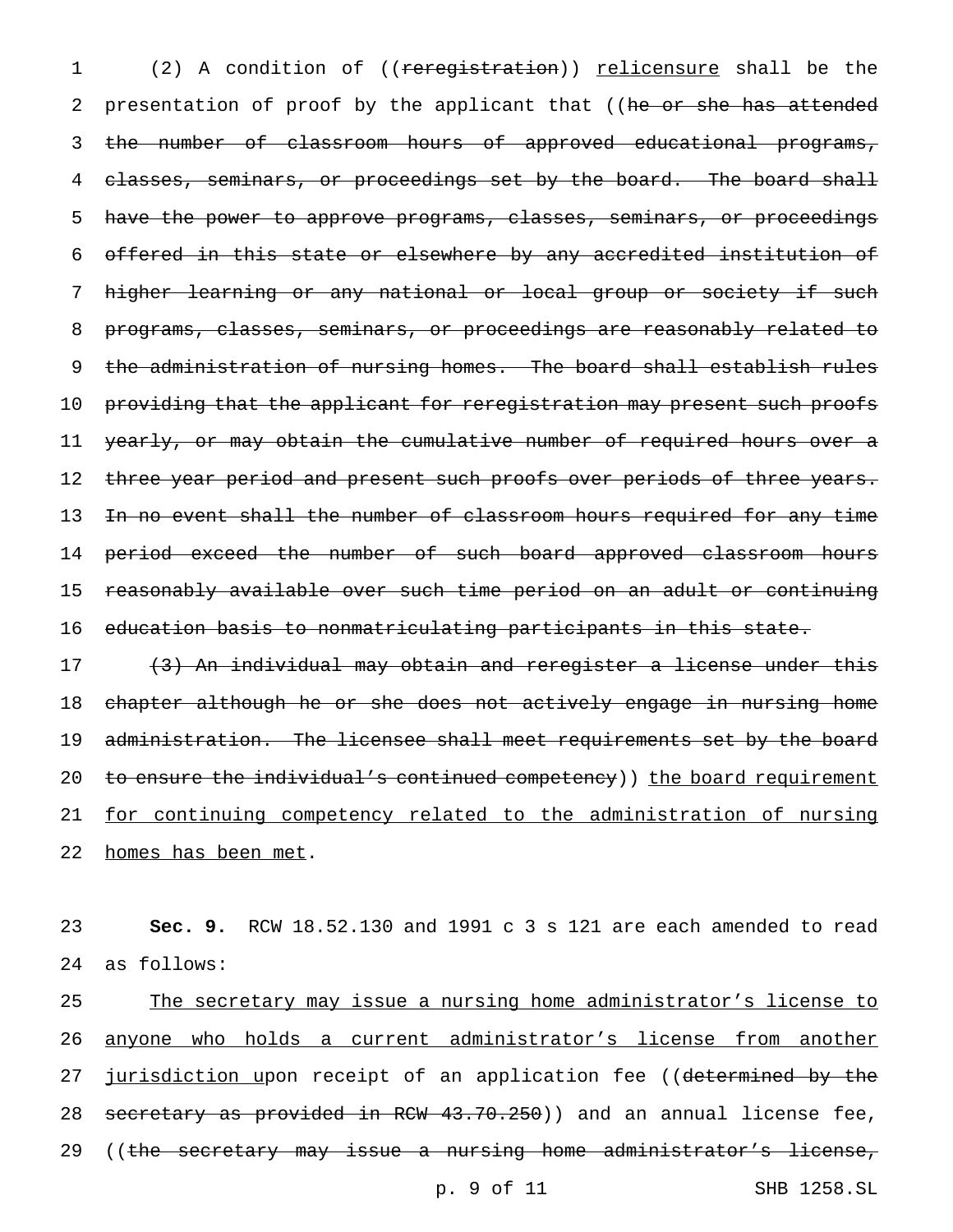without examination, to any person who holds a current license as a 2 nursing home administrator from another jurisdiction: PROVIDED, That 3 the board finds that)) as provided in RCW 43.70.250, if the standards 4 for licensing in such other jurisdiction are ((at least the 5 substantial)) substantially equivalent ((of)) to those prevailing in 6 this state, and that the applicant is otherwise qualified( $(-$  In the event that there is developed a nationally recognized standard for the licensing of nursing home administrators which is in fact utilized in 9 <del>licensing procedures on a reasonably uniform basis the board may by</del> 10 <del>rule or regulation provide for granting reciprocal licensing on a</del> 11 showing of compliance with such standard)) as determined by the board.

 **Sec. 10.** RCW 18.52.140 and 1970 ex.s. c 57 s 14 are each amended to read as follows:

 It shall be unlawful and constitute a gross misdemeanor for any person to act or serve in the capacity of a nursing home administrator 16 unless he or she is the holder of a nursing home administrator's license issued in accordance with the provisions of this chapter: PROVIDED HOWEVER, That persons carrying out functions and duties 19 delegated by a licensed administrator as defined in RCW 18.52.030 shall not be construed to be committing any unlawful act under this chapter.

 NEW SECTION. **Sec. 11.** The following acts or parts of acts are each repealed:

 (1) RCW 18.52.060 and 1991c3s 117, 1984 c 287 s 40, 1979 c 158 s 45, 1975-'76 2nd ex.s. c 34 s 38, & 1970 ex.s. c 57 s 6;

 (2) RCW 18.52.100 and 1991c3s 119, 1987 c 150 s 33, 1977 ex.s. c 243 s 4, & 1970 ex.s. c 57 s 10; and

(3) RCW 18.52.170 and 1970 ex.s. c 57 s 19.

```
SHB 1258.SL p. 10 of 11
```